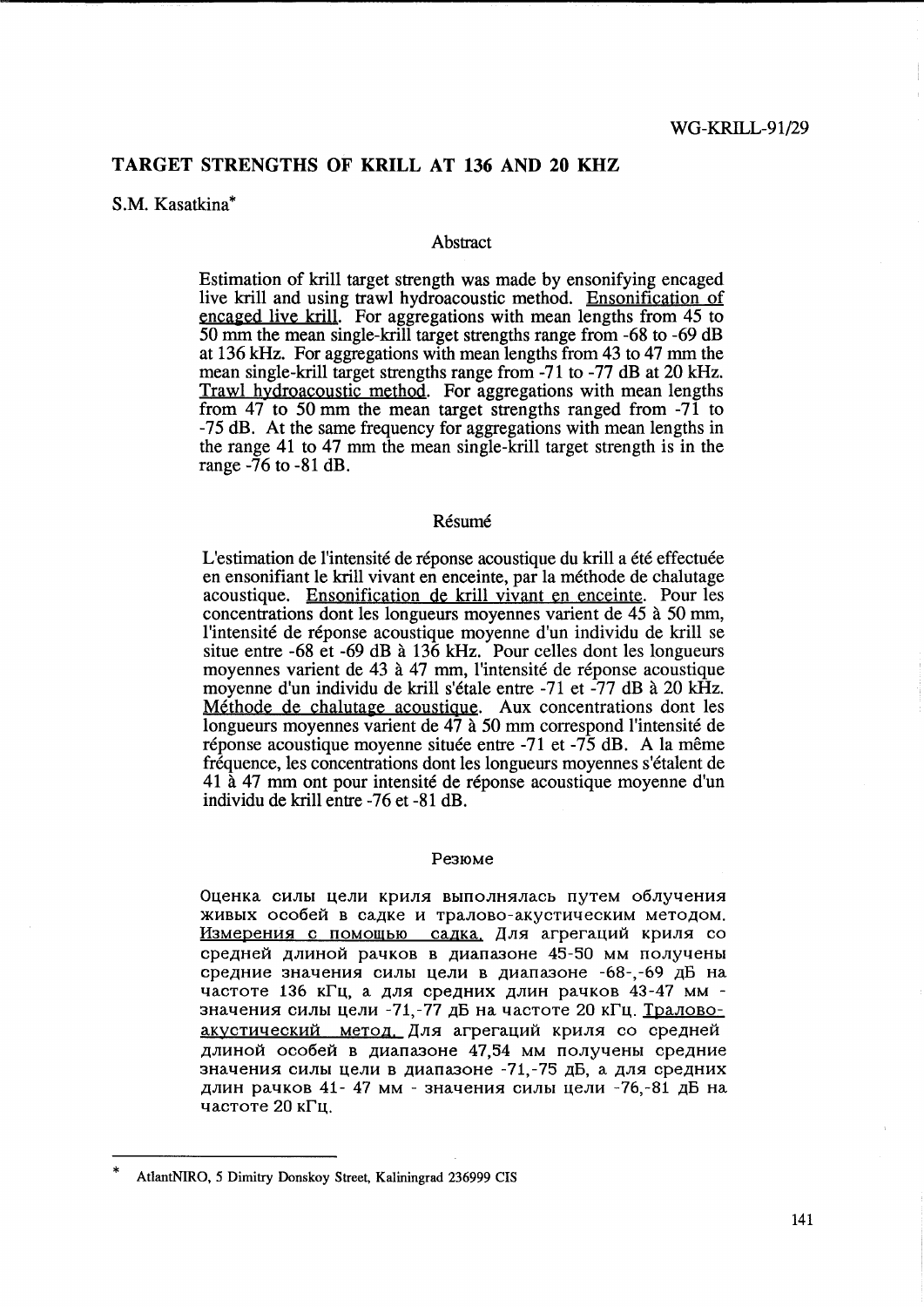### Resumen

Se calculó la potencia de blanco mediante la insonificación de krill cautivo, con el método de arrastre acústico: Insonificación del krill. Para los grupos de talla media de 45 a 50 mm, la potencia media del blanco de un ejemplar oscil6 entre -68 y -69 dB a 136 kHz; para las tallas medias de 43 a 47 mm, la potencia del blanco de un ejemplar fue -71 a -77 dB a 20 kHz. Método de arrastre acústico. Para los grupos de talla media de 47 a 50 mm, la potencia del blanco oscil6 entre -71 a -75 dB. A la misma frecuencia, la potencia media de blanco de un ejemplar de krill de talla media entre 41 y 47 mm fue de -76 a -81dB.

#### 1. INTRODUCTION

Despite the fact that research into the ability of krill to reflect sound ("reflectability") has been going on for more than ten years, this question is still far from fully understood.

The most recent works of Foote *et al.,* 1990 have identified lower target strengths (by almost 10 dB) compared to those values used until now in biomass estimates as recommended by the Post-FIBEX Workshop (Anon., 1986). With this in mind the CCAMLR Working Group on Krill called for a review of all current works on determination of krill target strength (TS) (SC-CAMLR, 1990).

Presented below are previously unpublished results of experimental evaluations of krill TS carried out by AtlantNIRO from 1980 to 1985. We feel that these may be useful in general discussion on the question of krill acoustic reflectability.

#### 2. METHODS

Evaluation of krill TS was carried out using indirect methods, whereby TS calculation is based on recorded values of volume back-scattering strength obtained from ensonified aggregations of krill having a known density either by:

- ensonifying a known number of live caged krill, or
- using trawl hydroacoustic methods.

In this case krill TS was evaluated on the basis of the algorithm:

$$
TS = SV - 10 \; \ell g \rho
$$

(1)

where

- SV volume back-scattering strength, dB TS - target strength, dB
- $p -$  krill mean weight density (g-m<sup>-3</sup>)

## 2.1 Target Strength Estimation of Encaged Krill

Measurements were taken from a vessel standing at anchor where wave strength did not exceed 2 points on the Beaufort scale. Hydroacoustic equipment included a Soviet echo sounder "Sargan-E" (operating frequencies 19.7 kHz and 136 kHz), an echointegrator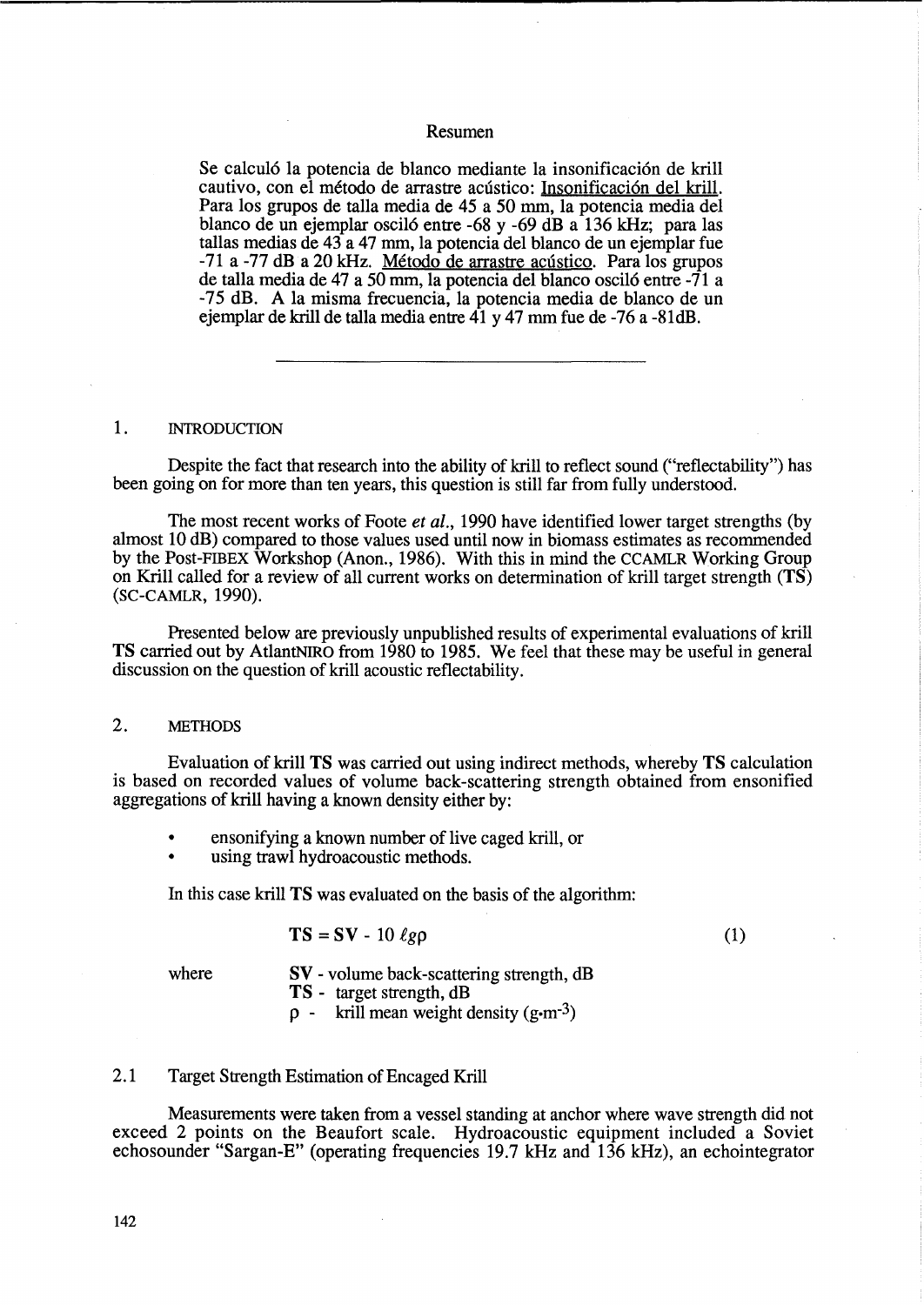QM-MK-II (Simrad, Norway), an interface device between the echosounder and the echointegrator and a calibration device with a hydroacoustic transducer.

Calibration was carried out using a device composed of a metal frame in the shape of a truncated pyramid. The hydroacoustic transducer connected to the impulse generator of the "Sargan-E" echosounder was affixed to the top part of the frame and the cage was affixed to the base. The geometrical dimensions of the structure were determined by calculating the directional diagram of the monostatical transducer being used taking into account the shape of the distant difraction zone in the area being measured and the optimal ratio of target sizes to the transducer size:

Operating frequency 20 kHz

- dimensions of the calibration device: height 1.9 m, length of the base 2 m
- hydroacoustic transducer (magnetostrictive)
- width of directional diagram at  $3$  dB  $11^{\circ}$  x  $28^{\circ}$ .

Operating frequency 136 kHz

- dimensions of the calibration device: height 3.5 m, length of the base 2 m
- hydroacoustic transducer (piezoceramic)
- width of directional diagram at  $3$  dB  $10^{\circ}$ .

The cage was cubic in shape and was made of netting with a 5 mm mesh size. It was attached by monofilament kapron line in the base of the calibration device.

Individual krill taken straight from catches were used in the experiments. Hauls were carried out by a commercial trawl and were brief, not exceeding from 5 to 10 minutes. Krill specimens were removed from the catch and placed in a container of sea-water. After sorting, groups of various numbers of live, undamaged krill were transferred into other containers of sea-water. The number of these containers corresponded to the number of experiments to be carried out for each set of measurements. Krill were placed in the cage using a funnel. The length of krill in the cage were then measured at the end of each test.

Hydroacoustic calibration was carried out using a standard sphere attached with a monofilament line to the base of the calibration device along the acoustic axis of the transducer. The calibration device was submerged to a depth of about 10 to 15 m over the side of the vessel using a winch. The following standard spheres were used:

- frequency 20 kHz: aluminium, diameter  $120$  mm,  $TS = -30.92$  dB<br>• frequency  $30$  kHz: brass, diameter  $100$  mm,  $TS = -31$  04 dB
- frequency 30 kHz: brass, diameter 100 mm, **TS** = -31.04 dB
- frequency 136 kHz: steel, diameter 76 mm, **TS** = -39.6 dB

Target strength of an empty cage was measured prior to assessing krill target strength. The calibration device was lowered to a depth of 10 to 15 m.

**TS** values for the empty cage and the cage containing krill were recorded 40 minutes after submersion in order to guarantee that the cage had become completely saturated and that there was no air trapped beneath kriU carapaces. Each impulse was 1 ms in duration and the length of the integration period was 60 minutes. Integrated readings were recorded every six minutes, which corresponded to the vessel covering one mile at a speed of 10 knots.

# 2.2 Trawl Hydroacoustic Method

Assessing krill target strength using the trawl hydroacoustic method is based on the comparison of the catch obtained and volume back-scattering strength (SV), determined by integrating acoustic signals from krill within the trawl operating area (beneath the vessel).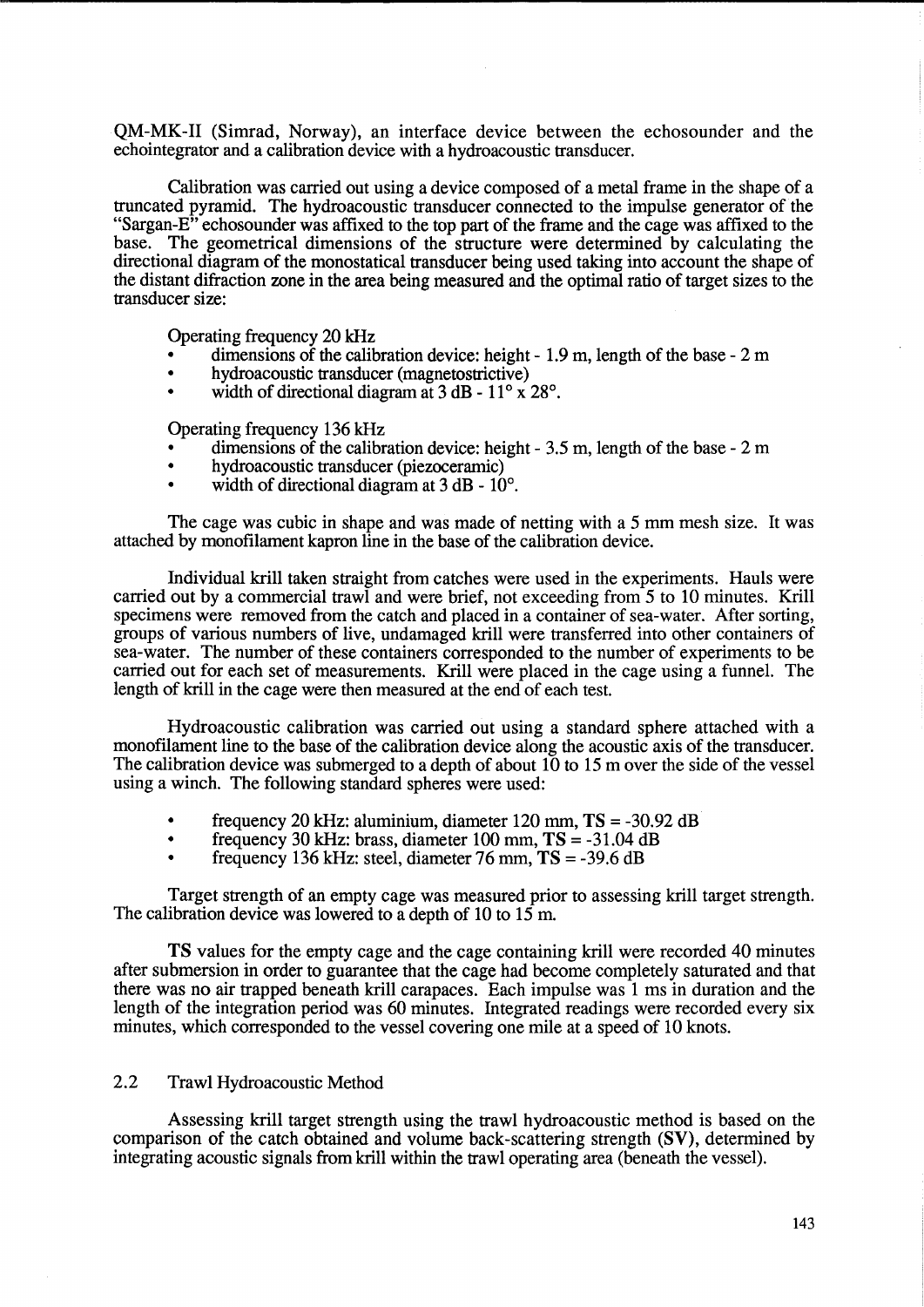If the catchability (P) of the trawl is known, and assuming that information on the operating area of the trawl (B) is completely accurate, the density of krill biomass can be calculated for the trawl swept volume. The trawl operating area (swept volume)  $\bf{B}$  is defined as

$$
B = L \cdot h_1 \cdot v \cdot \tau \tag{2}
$$

where L

- horizontal opening between trawl doors (in metres)
- v trawling speed (metres/second)
- $\tau$ trawling duration (seconds)
- $h_1$  vertical operating area of the trawl
- $h_1 = h_t$ at  $h_t \leq H$
- $h_1 = H$ at  $h_t$ >H
- $h_t$ vertical opening of the trawl (metres)

H depth of water column containing relevant species

Density of krill in the swept volume area is defined as (Kasatkina, 1990)

 $Q = B \cdot \rho \cdot m \cdot P$ 

(3)

- where  $Q \text{catch per hall (kg)}$ 
	- $\mathbf{B}$  trawl operating area (m<sup>3</sup>)<br>m mean krill weight in the ca
	- $m =$  mean krill weight in the catch (kg)<br>P = total trawl catchability
	- total trawl catchability
	- mean density in the swept volume  $(1/m<sup>3</sup>)$

Equation (1) is the working algorithm for determining krill TS.

3. RESULTS

3.1 Target Strength Assessment of Encaged Krill

3.1.1 Krill Target Strength at Frequency 20 kHz

Experiments were conducted in the South Orkney area in May, 1983. Krill swarms were taken by a commercial trawl type 67.5/36 m. Trawling speed was 3.5 knots. Krill used in the experiments were selected from catches not exceeding 2 to 3 tonnes.

Krill ranging in size from 30 to 58 mm in length were caught. The modal group was between 41 and 44 mm. The mean length was  $\overline{L} = 44.7$  mm and the mean weight was  $\overline{\rho}$  = 0.55 g. The sex ratio of females to males was 1.56:1. All females had sex organs in the second stage of maturity; the majority of these had been spawn before. Males had also spawn before. Krill intestines contained a very small amount of food.

Seven sets of measurements were made, comprising 19 experiments in which the number of encaged krill varied from 125 to 400 specimens. One trawl sample was taken for each set.

Target strength was only assessed in cases when krill removed from the cage after the test in another container were actively swimming.

3.1.2 Target strength (TS) of the empty cage was -53.06 dB.

Results of krill target strength assessment at a frequency of 20 kHz are presented in Table 1. Cage target strength and the number of specimens in it are abbreviated as TS (cage +

144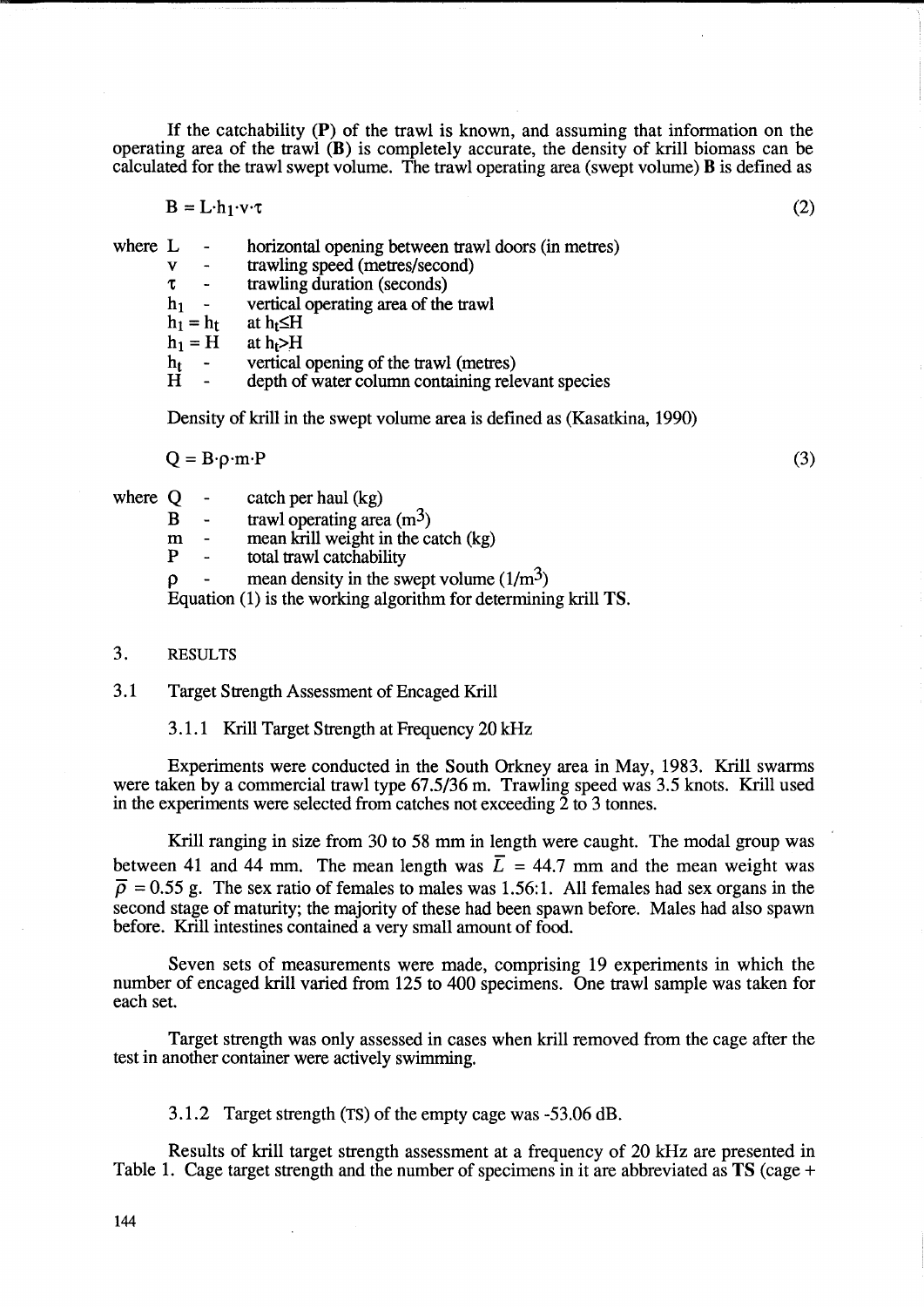number of krill specimens). Table 1 shows the numerical characteristics (assessment of mathematical expectation  $\overline{L}$  and standard deviation (sd) of length distribution in each experiment. Summary length composition of krill specimens used in the experiment is shown in Figure 1.

# 3.1.3 Krill Target Strength at Frequency 136 kHz

Experiments were conducted in the Elephant Island area in January, 1985. Krill swarms were taken by a commercial trawl type 72/308m.

Krill length varied from 32 to 59 mm and on average was 47.6 mm. The ratio of females to males was 1.43:1. All males were at the fourth stage of maturity, while females were at Stages III-IV. Krill had been feeding well.

Five sets of measurements were made (15 experiments). Krill target strength was assessed on the results of 11 experiments. The number of encaged krill varied from  $76$  to  $165$ specimens.

Target strength (TS) of the empty cage was -51.1 dB.

Results of krill target strength assessment at frequency 136 kHz and parameters  $\overline{L}$  and  $\overline{\rho}$  for encaged krill are shown in Table 2. Mean lengths of specimens used in the experiment are presented in Figure 2.

3.2 Krill Target Strength Assessment Using the Trawl Hydroacoustic Method

3.2.1 Krill target strength at frequency 30 kHz

Experiments were conducted in the Bouvet Island (December, 1979) and Maude Rise (February, 1980) areas.

In the Bouvet Island area large, mature krill were taken with females predominating over males. The sex ratio was 1:3. Length of specimens varied from 44 to 62 mm, most belonging to size group 50-56 mm (76%). Mean length was 54.6 mm and mean weight was 1.29 g.

Females were at Stage IV of maturity (97.4%). The majority of males (98.7%) were at Stage v.

In the Maude Rise area krill ranging from 30 to 51 mm in length were found in catches. Mean length was 39.55 mm and mean weight was 0.42 g. Sex ratio of females to males was 1:1. Males in catches were mainly immature with 97% being at Stage I. The overwhelming majority of females were immature; 80.4% were at Stage I.

Krill specimens had virtually not been feeding and the intestines were empty.

Krill swarms were fished with a trawl type 67.5/360m. Twenty two hauls were made. Mean values (SV) in the trawl operational area were made using an integrating system composed of an SRM-873 echosounder (Furuno, Japan) and the QM-MK-ll echointegrator.

Table 3 shows the results of krill **TS** measurements.

Krill density  $\rho$  in the swept volume area is given taking into account trawl catchability. Moreover, results obtained by the author over the period 1983 to 1985 following research into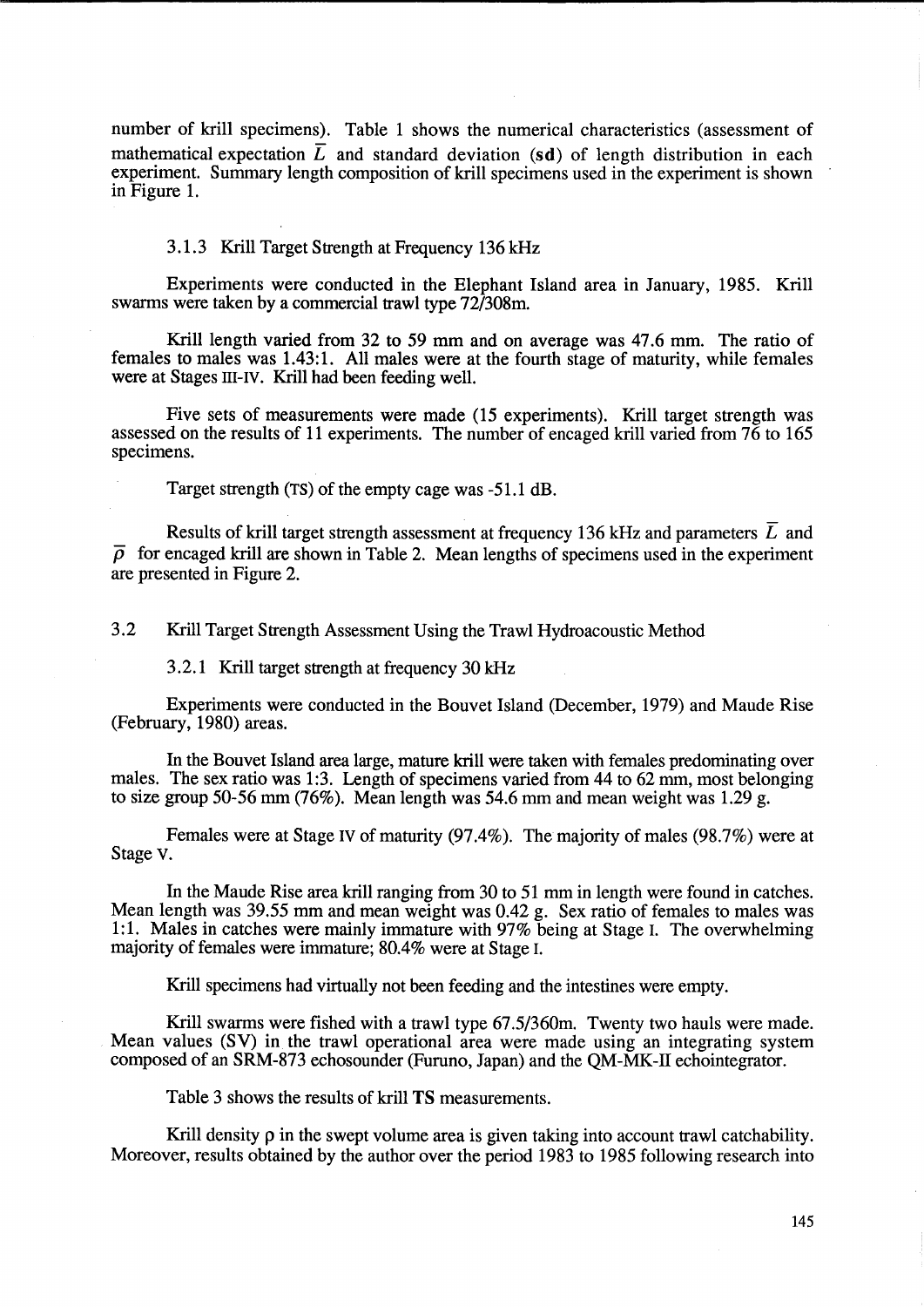the catchability of the 67.5/360m trawl over a wide range of patterns of targeted krill swarm distribution were used as a basis for TS assessments (Kasatkina, 1990).

Table 3 only gives the results of representative hauls for which:

- trawl catchability (P) was able to be determined (from specific data on krill distribution characteristics and trawling regime);
- trawl catchability (P) did not vary over the trawling period as a result of irregularities in the trawling regime, e.g. change in trawling speed, changes in length of trawl ropes as the vessel changes course or changes in trawling depth;
- size composition analysis of krill from the catch was carried out (Table 3, Figure 3).

3.2.2 Krill target strength assessment at frequency 20 kHz

Experiments were conducted in the South Orkney Islands area in May, 1983 and in the South Georgia area in July, 1983.

A biological description of krill samples from the South Orkney Islands area is given above. Krill varying from 35 to 58 mm in length (modal group 47 to 54 mm) were taken in June in the South Georgia area. Mean length of specimens was 49.9 mm and mean weight was 0.814 g.

Males were dominant in the catches and comprised 60%. All males were at Stage 11 of maturity. Females comprised 40% and were also at Stage 11. Krill had been feeding poorly.

Krill swarms were fished with a trawl type 67.5/360m. Mean values (SV) in the trawl operational area were made using a system comprised of a "Sargan-E" echosounder and the QM-MK-II echointegrator.

Results of krill TS assessments are given in Table 4 which gives the numerical distributional characteristics of back-scattering cross section (estimate of mathematical expectation  $\overline{L}$ , standard deviation - sd) and their corresponding boundary target strength values TS<sub>1</sub> and TS<sub>2</sub> (where TS<sub>1</sub> =  $10 \ell$ g ( $\overline{\sigma}$  -sd)/ $4\pi$ ; TS<sub>2</sub> =  $10 \ell$ g ( $\overline{\sigma}$  -sd)/ $4\pi$ .

Krill size composition is given in Figures 1 to 5.

# 4. DISCUSSION

As one can see from Tables 1 to 4, the experiments which were conducted have made it possible to assess values of TS over a fairly wide range of sizes.

Measurements in a cage. At a frequency of 136 kHz mean TS values between -68 and -69 dB were obtained for swarms of krill with an average length of 45 to 50 mm, while at a frequency of 20 kHz target strength values of -71 to -77 dB were obtained for krill with an average length of 43 to 47 mm.

Trawl Hydroacoustic Method. At a frequency of 20 kHz mean TS values between -71 and -75 dB were obtained for krill swarms with an average length of 47 to 54 mm, while target strength values of -76 to -81 dB were obtained for krill with an average length of 41 to 47 mm. At a frequency of 30 kHz mean TS values between -71 and -82 dB were obtained for krill with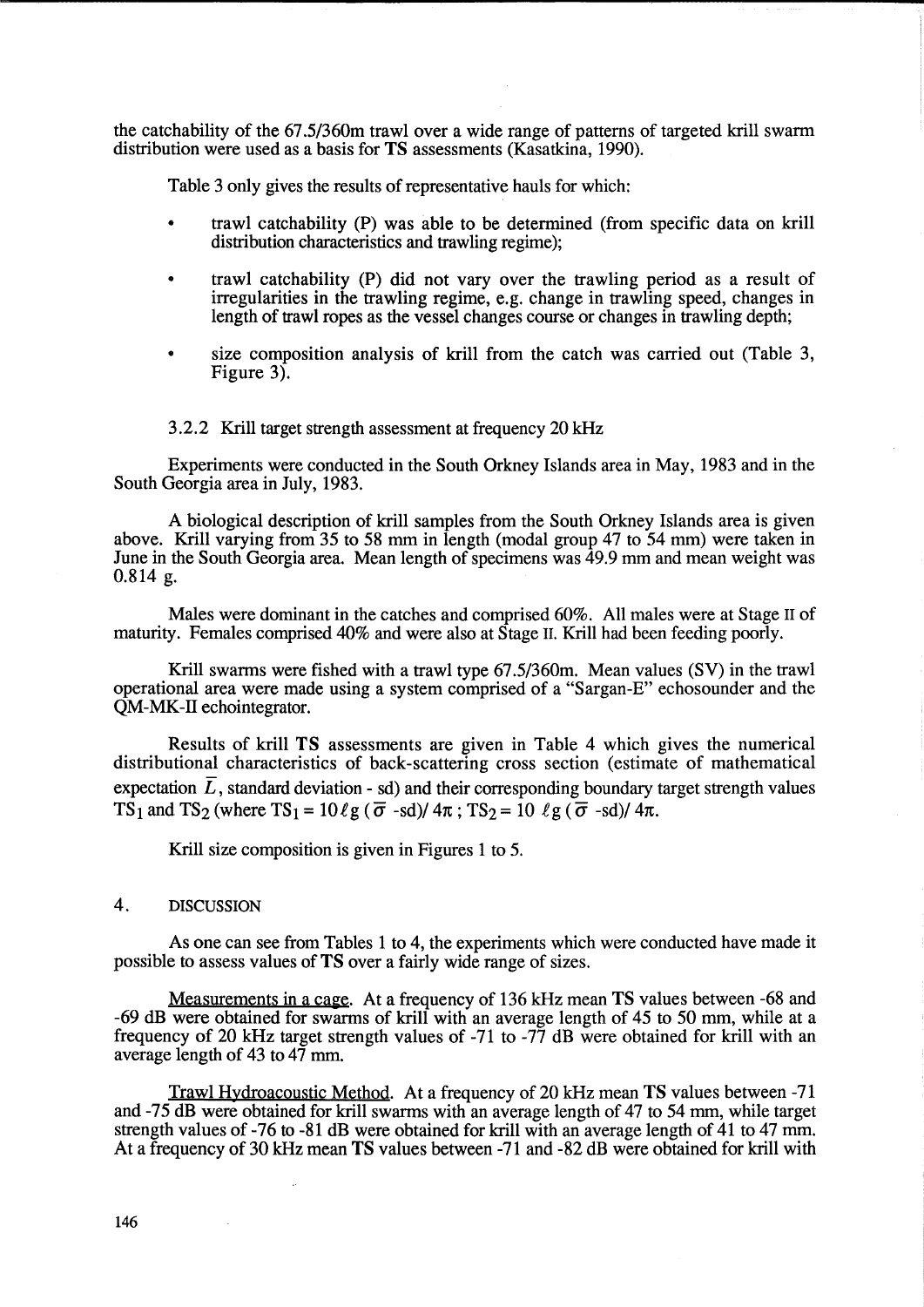an average length of 36 to 50 mm, while target strength values of -69 to -76 dB were obtained for krill with an average length of 53 to 54 mm.

Regression equations for **TS** and L, calculated using data in Tables 1 to 4, are shown in Table 5 and their corresponding regression plots in Figures 5 to 7.

It is well known that until now the majority of **TS** assessments have been carried out at 120 kHz (Anon, 1986; Kalinowski *et* al., 1980; Yudanov, 1986; Foote *et* al., 1990). Since **TS**  of shrimps (and krill) do not greatly depend on frequency in the 100 to 170 kHz range we can compare the values of krill **TS** at 136 kHz with known **TS** values at 120 kHz.

Values for **TS** obtained at *f=136* kHz are much lower (by as much as 4 to 5 dB) than **TS** values recommended by BIOMASS (Anon., 1986). One should expect to obtain **TS** values 3 to 5 dB higher than those obtained by Foote (Foote *et al.*, 1990) for krill 30 to 39 mm in length.

**TS** values assessed at 20 kHz with the use of a cage were higher than **TS** values obtained using the trawl-acoustic method both at 30 kHz, which is clearly contrary to the character of frequency dependence of krill **TS** (Samovolkin, 1980; Dalen, Kristansen, 1981), and at 20 kHz (Figure 7).

These highlighted differences in krill **TS** assessment may be attributable not only to biases in measurements but also to differences in biological condition and length composition of the ensonified krill swarms.

In our view, the large increase in laill **TS** at 30 kHz where specimens were 53 to 54 mm in length (Bouvet Island area: large mature krill; more females than males; Stages IV and V of maturity) in comparison to **TS** where krilllength was from 40 to 50 mm (Maude Rise area: immature krill, sex ratio 1:1, Stage I of maturity) can to a large extent be attributed to the influence of such biological parameters as stage of sexual maturity, sex ratio and degree of stomach/intestinal fullness (Figure 8, Table 3).

It should be recalled that the nature of dependence between **TS** and the parameter L/A.  $(\lambda$  = wave length) excludes the possibility of such a divergence in **TS** values, while at the same time allowing a gradual increase in **TS** in the range  $L/\lambda = 7+12$  (Samovolkin, 1980; Andreeva and Samovolkin, 1986).

# 5. CONCLUSION

Experiments carried out demonstrated the dependence of laill **TS** on frequency of ensonification, length and biological condition of the specimens involved.

In general the assessments obtained for **TS** were lower than those recommended by BIOMASS but higher than those presented by Foote *et* al. (1990).

The low technical level of equipment used in experiments carried out in the period 1979 to 1985 somewhat reduces the reliability of **TS** assessments presented.

Given the current state of knowledge, we believe that the most representative experimental assessments of krill **TS** for small-sided krill are those carried out by Foote (Foote *et* al., 1990). However, the necessity to apply **TS** data on krill to the calculation of its biomass means that research is still required into target strength in relation to biological condition and length composition of krill aggregations as well as the time of day, in order to take into account possible daily changes in **TS** (e.g. changes in krill's spatial orientation).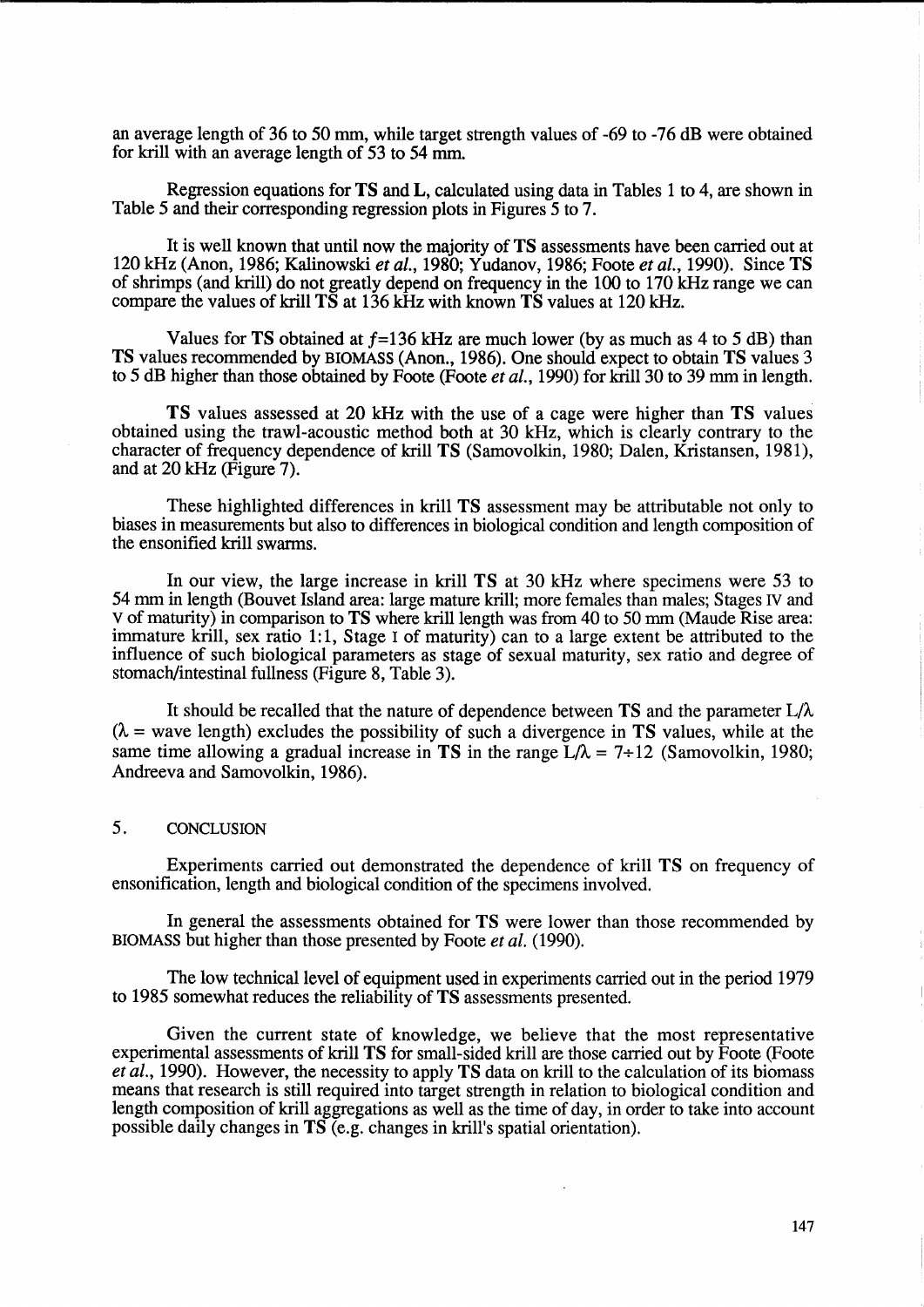#### **REFERENCES**

- ANDREEVA, LB. and V.G. SAMOVOLKIN. 1986. Rasseyanie akusticheskikh voln morskimi organismami. M. Agropromizdat, 1986: 137-159. (In Russian).
- ANON. 1985. Report of the Post-FIBEX Workshop in August 1984. *BIOMASS Report Series No. 40.*
- ANON. 1986. Post-FIBEX Acoustic Workshop. Frankfurt, Federal Republic of Germany, September 1984. *BIOMASS Rept. Ser. No. 40:* pp. 106.
- DALEN, J. and A. KRISTENSEN. 1981. Measurements of target strength and spatial orientaion of euphausiids (krill). *Coun.Int. Coun. Explor. Sea. Document* B:6.
- FOOTE K.G., L EVERSON, J. WATKINS and D. BONE. 1990. Target Strength of Antarctic Krill *(Euphausia superba)* at 38 and 120 kHz. J. *Acoust. Soc. Am.* 87 (1): 16-24.
- GODLEWSKA, M. 1982. Acoustic target strength ofkril1. *Pol. Polar Res.,* 3: 253-257.
- KALINOWSKI, J., A. DYKA, and L. KILIAN. 1980. The target strength of krill. *Pol. Polar Res.,* 1: 147-153.
- KASATKINA, S.M. 1990. UIovistost raznogIubinnykh traIov v zadache kolichestvennoy otsenki biomassy krilya metodom tralovykh cyemok. *Deponirovana* v *TsNIIEIR 16.4.90 No 1098-PX90:* pp. 34. (In Russian).
- PROTASCHUK, T.A. and T.A. LUKASHOVA. 1986. Determination of Antarctic krill acoustic back-scattering cross section. In: *Selected Scientific Papers,* 1986 *(SC-CAMLR-SSPI3)*  1986, CCAMLR, Hobart, Australia: 141-152.
- SAMOVOLKIN, V.G. 1980 Rasseyanie uItrozvukovykh voIn krevetkami. *Okeanologiya, 14:*  149-152. (In Russian).
- SC-CAMLR 1990. Report of the Second Meeting of the Working Group on KriU, In: *Report of the Tenth Meeting of the Scientific Committee (SC-CAMLR-X),Annex* 4. CCAMLR, Hobart, Australia: 93-144.
- YUDANOV, K.I. 1986. Detection and Quantitative Estimation of Krill Concentrations by Hydroacoustic Instrument. In: *Selected Scientific Papers* 1986, *(SC-CAMLR-SSPI3).*  CCAMLR, Hobart, Australia: 123-129.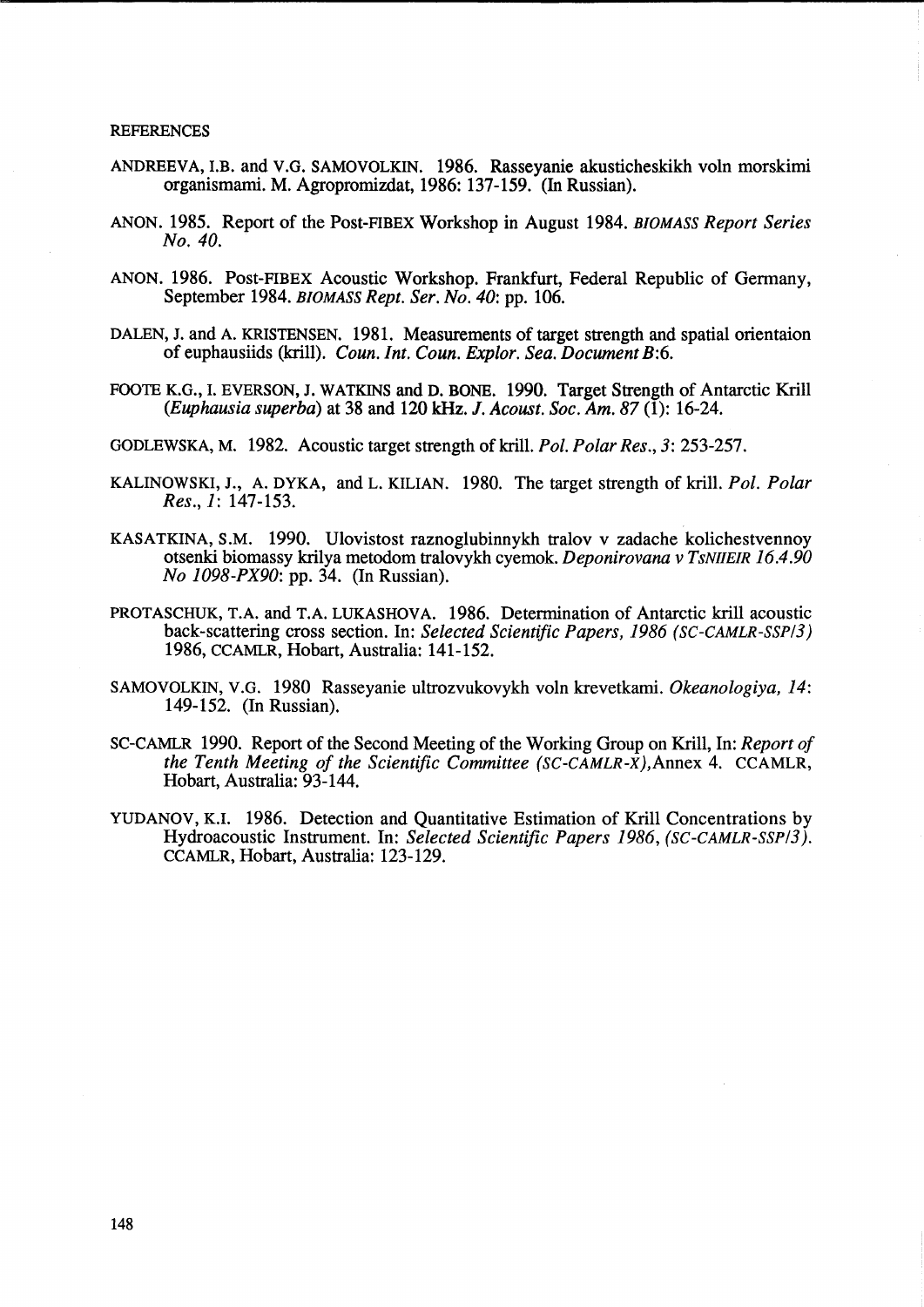| <b>Experiment</b> | No. of Krill | $TS$ (cage + krill), | Krill    | Krill Length        |     |  |
|-------------------|--------------|----------------------|----------|---------------------|-----|--|
| No.               | in the Cage  | $\mathrm{dB}$        | TS, dB   | $\overline{L}$ (mm) | sd  |  |
|                   | 288          | $-52.0$              | $-76.6$  | 43.0                | 4.1 |  |
|                   | 350          | $-45.1$              | $-71.25$ | 47.1                | 4.2 |  |
| $\frac{2}{3}$     | 190          | $-48.3$              | $-72.86$ | 46.5                | 4.0 |  |
| $rac{4}{5}$       | 285          | $-48.6$              | $-75.0$  |                     |     |  |
|                   | 400          | $-49.1$              | $-77.37$ |                     |     |  |
| 6                 | 220          | $-48.7$              | $-74.09$ |                     |     |  |
|                   | 400          | $-49.1$              | $-77.37$ |                     |     |  |
| 8                 | 115          | $-49.5$              | $-72.58$ | 47.1                | 4.2 |  |
| 9                 | 380          | $-46.6$              | $-73.43$ |                     |     |  |
| 10                | 230          | $-49.3$              | $-75.24$ | 44.7                | 4.8 |  |
| 11                | 350          | $-48.9$              | $-76.36$ | 44.0                | 4.3 |  |
| 12                | 300          | $-49.2$              | $-76.16$ | 43.9                | 4.1 |  |
| 13                | 200          | $-47.8$              | $-72.36$ | 45.3                | 4.0 |  |
| 14                | 125          | $-50.34$             | $-71.3$  | 45.3                | 4.1 |  |
|                   |              |                      |          |                     |     |  |

Table 1: Results of krill target strength assessment at 20 kHz. South Orkney Islands area, May 1983.

 $\mathcal{L}_{\mathcal{A}}$ 

Table 2: Results of kriU target strength assessment at 136 kHz. Elephant Island area, January 1985.

| <b>Experiment</b> | No. of Krill | $TS$ (cage + krill), | Krill    | <b>Krill Parameters</b> |      |              |  |
|-------------------|--------------|----------------------|----------|-------------------------|------|--------------|--|
| No.               | in the Cage  | $\mathrm{dB}$        | TS, dB   | $\overline{L}$ (mm)     | sd   | $\bar{\rho}$ |  |
|                   | 100          | $-45.99$             | $-68.10$ | 47.1                    | 4.78 | 0.762        |  |
| 2                 | 85           | $-46.63$             | $-68.50$ | 46.5                    | 3.39 | 0.742        |  |
| 3                 | 80           | $-48.18$             | $-68.07$ | 47.1                    | 4.77 | 0.778        |  |
| 4                 | 165          | $-44.81$             | $-68.50$ | 46.4                    | 4.15 | 0.726        |  |
| 5                 | 140          | $-45.57$             | $-68.90$ | 46.3                    | 3.85 | 0.655        |  |
| 6                 | 76           | $-46.88$             | $-68.48$ | 47.1                    | 4.78 | 0.764        |  |
|                   | 107          | $-45.68$             | $-67.91$ | 48.9                    | 3.62 | 0.846        |  |
| 8                 | 99           | $-46.84$             | $-68.84$ | 45.9                    | 3.99 | 0.684        |  |
| 9                 | 105          | $-45.80$             | $-68.05$ | 47.7                    | 4.86 | 0.811        |  |
| 10                | 130          | $-45.71$             | $-68.81$ | 45.1                    | 3.65 | 0.600        |  |
| 11                | 117          | $-45.80$             | $-68.46$ | 46.2                    | 3.51 | 0.694        |  |

 $\hat{\mathcal{A}}$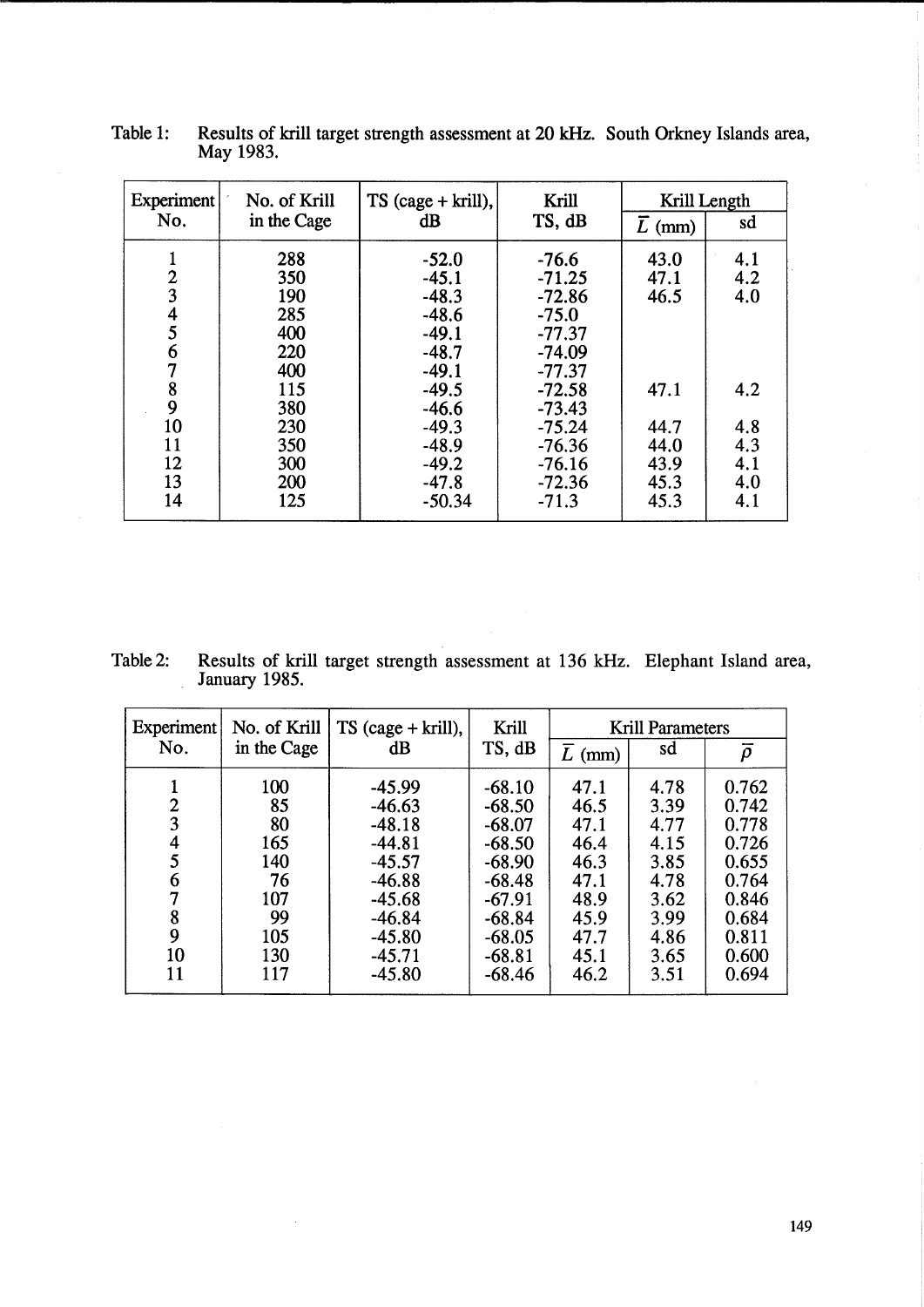| Ship Time<br>at Setting | <b>Krill Density</b><br>in Swept    | <b>Back-Scattering</b><br>Strength |         | <b>Krill Parameters</b> |     |        |  |  |
|-------------------------|-------------------------------------|------------------------------------|---------|-------------------------|-----|--------|--|--|
| of Trawl                | Volume $(\rho \cdot m^{-3})$        | SV, dB                             | TS, dB  | $\overline{L}$ (mm)     | sd  | $\rho$ |  |  |
|                         | Bouvet Islands area (December 1979) |                                    |         |                         |     |        |  |  |
| 8:50                    | 1.43                                | $-69.7$                            | $-71.8$ | 53.6                    | 4.8 | 1.22   |  |  |
| 11:10                   | 5.6                                 | $-67.7$                            | $-75.7$ | 53.7                    | 4.9 | 1.1    |  |  |
| 16:20                   | 1.3                                 | $-74.3$                            | $-75.4$ | 53.9                    | 3.9 | 1.19   |  |  |
| 20:30                   | 0.14                                | $-77.5$                            | $-69.0$ | 54.2                    | 5.7 | 1.23   |  |  |
|                         | Maude Rise area (February 1980)     |                                    |         |                         |     |        |  |  |
| 7:30                    | 3.6                                 | $-72.5$                            | $-78.3$ | 47.3                    | 3.9 | 0.97   |  |  |
| 8:45                    | 1.24                                | $-70.0$                            | $-70.9$ | 50.0                    | 5.1 | 0.97   |  |  |
| 10:15                   | 16.2                                | $-70.3$                            | $-82.2$ | 46.4                    | 4.1 | 0.77   |  |  |
| 17.35                   | 2.4                                 | $-71.7$                            | $-75.5$ | 47.7                    | 3.9 | 0.69   |  |  |
| 5:10                    | 3.49                                | $-74.7$                            | $-80.1$ | 38.1                    | 3.1 | 0.42   |  |  |
| 10:00                   | 164.6                               | $-60.3$                            | $-82.4$ | 36.0                    | 3.1 | 0.25   |  |  |

Table 3: Results of krill target strength assessment at 30 kHz. Trawl-acoustic method.

Table 4: Results of krill target strength assessment at 20 kHz. Trawl-Acoustic Method.

| Area                           | $\sigma$ (m <sup>2</sup> ) | sd(m <sup>2</sup> )   | TS, dB                  | TS <sub>1</sub> | TS <sub>2</sub> | Krill Parameters |     |       |
|--------------------------------|----------------------------|-----------------------|-------------------------|-----------------|-----------------|------------------|-----|-------|
|                                |                            |                       |                         |                 |                 | (mm)             | sa  |       |
| May 1983<br>S. Orkneys         | $2.08x10^{-7}$             | $1.0x10^{-7}$         | $-77.8$                 | $-80.7$ -76.1   |                 | 44.7             | 3.0 | 0.56  |
| <b>June 1983</b><br>S. Georgia | $7.39x10^{-7}$             | $3.25 \times 10^{-7}$ | $-72.3$ $-74.8$ $-70.7$ |                 |                 | 49.9             | 5.0 | 0.815 |

Table 5: Regression equations between krill target strength (TS, dB) and krill length (mm), Maude Rise area.

| Method                                                   | Frequency<br>Regression<br>(kHz)<br>equation |                                                  | Correlation<br>coefficient |
|----------------------------------------------------------|----------------------------------------------|--------------------------------------------------|----------------------------|
| Encaged krill                                            | 136                                          | $TS = 0.39L - 86.50(4)$                          | 0.87                       |
| <b>Encaged krill</b>                                     | 20                                           | $TS = 1.27L - 131.30(5)$                         | 0.84                       |
| <b>Trawl-Acoustic</b><br>Method<br><b>Trawl-Acoustic</b> |                                              | $TS = 1.1L - 127.3(6)$<br>$TS = 0.5L - 99.30(7)$ | 0.79<br>0.72               |
| Method                                                   |                                              |                                                  |                            |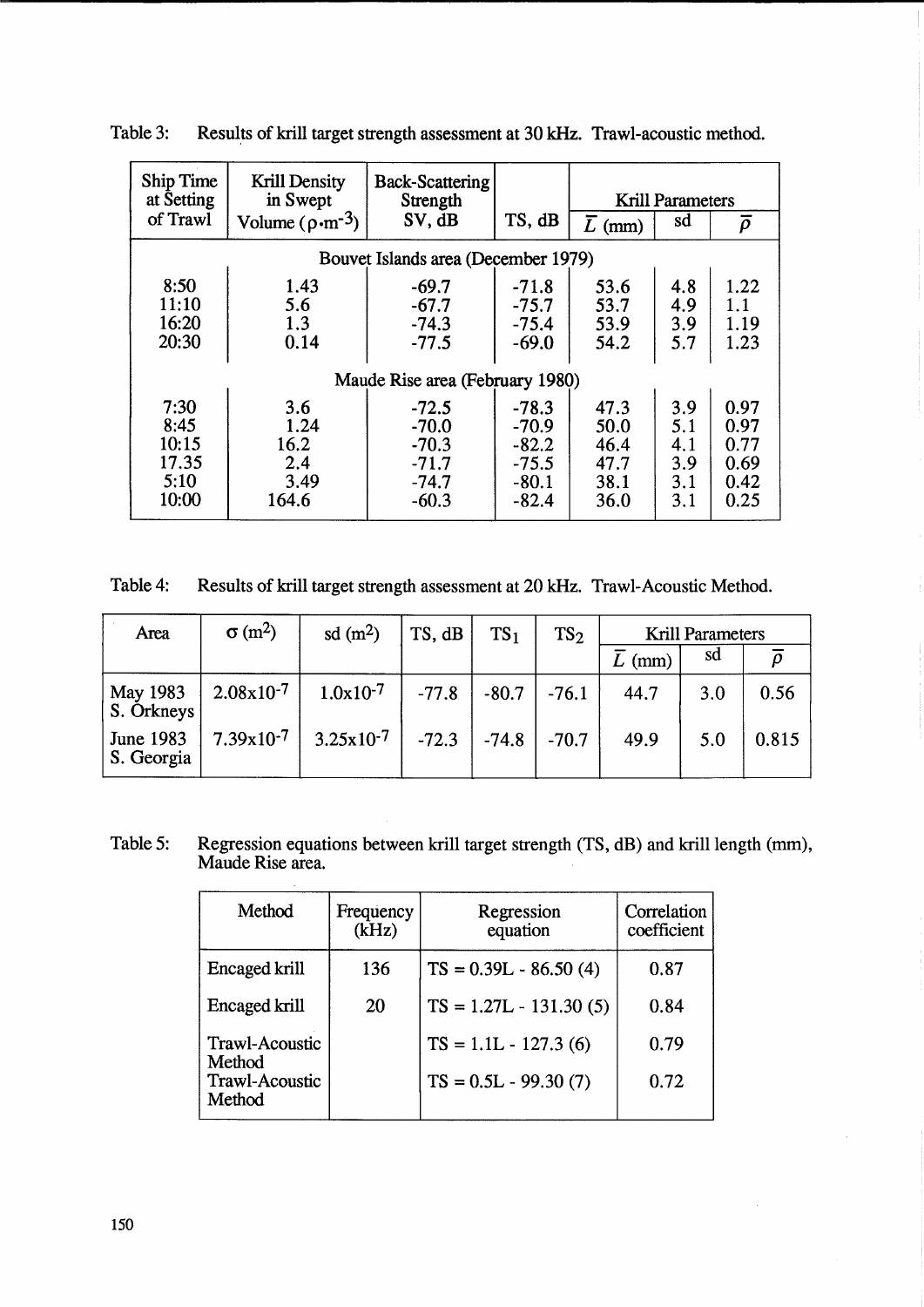

Figure 1. Krill length composition. South Orkney Islands area. May, 1983.



Figure 2. Krill length composition. Elephant Island area. January, 1985.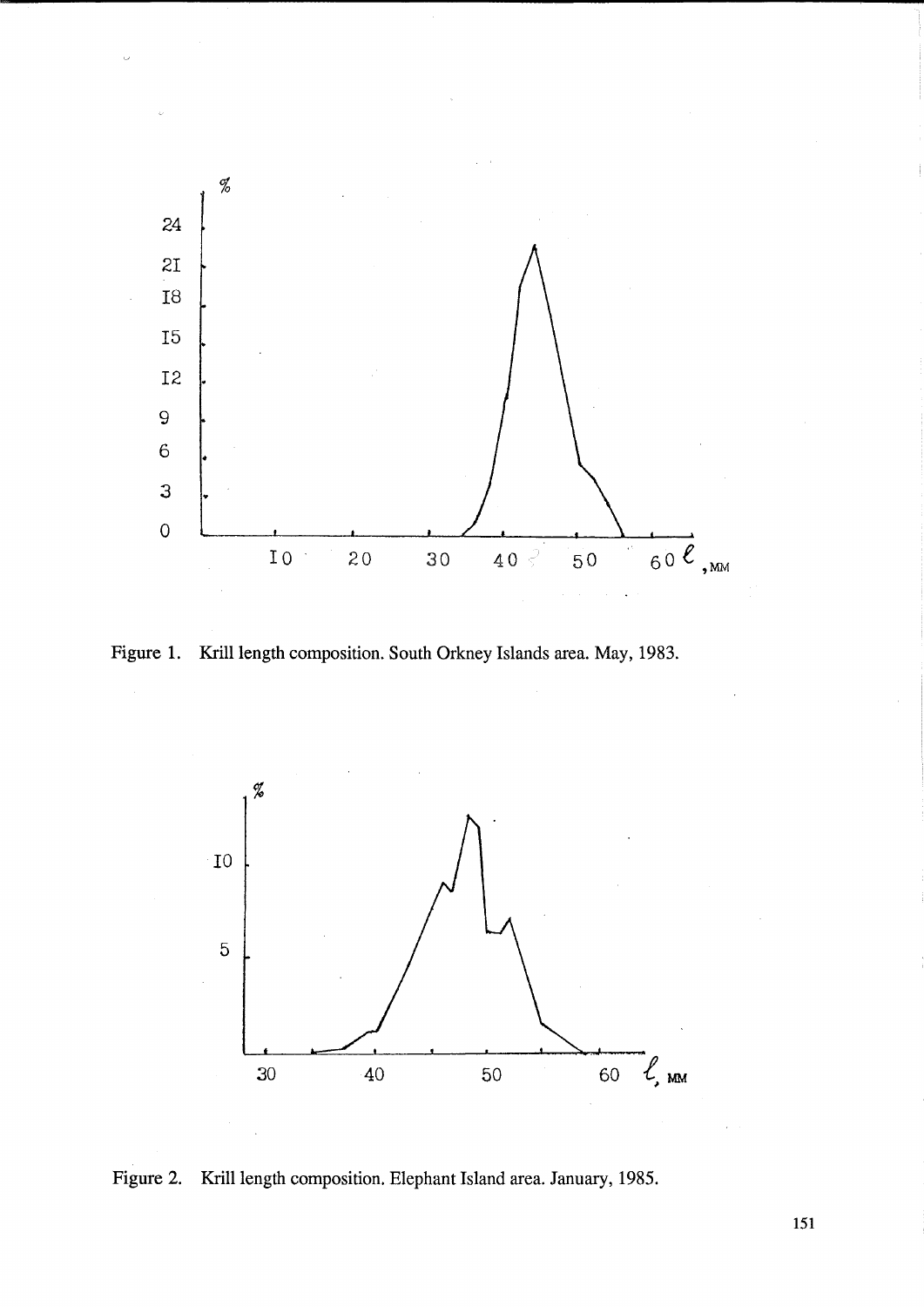

Figure 3. Krill length composition. Bouvet Island area. December, 1979.



Figure 4. Krill length composition. Maude Rise area. February, 1980.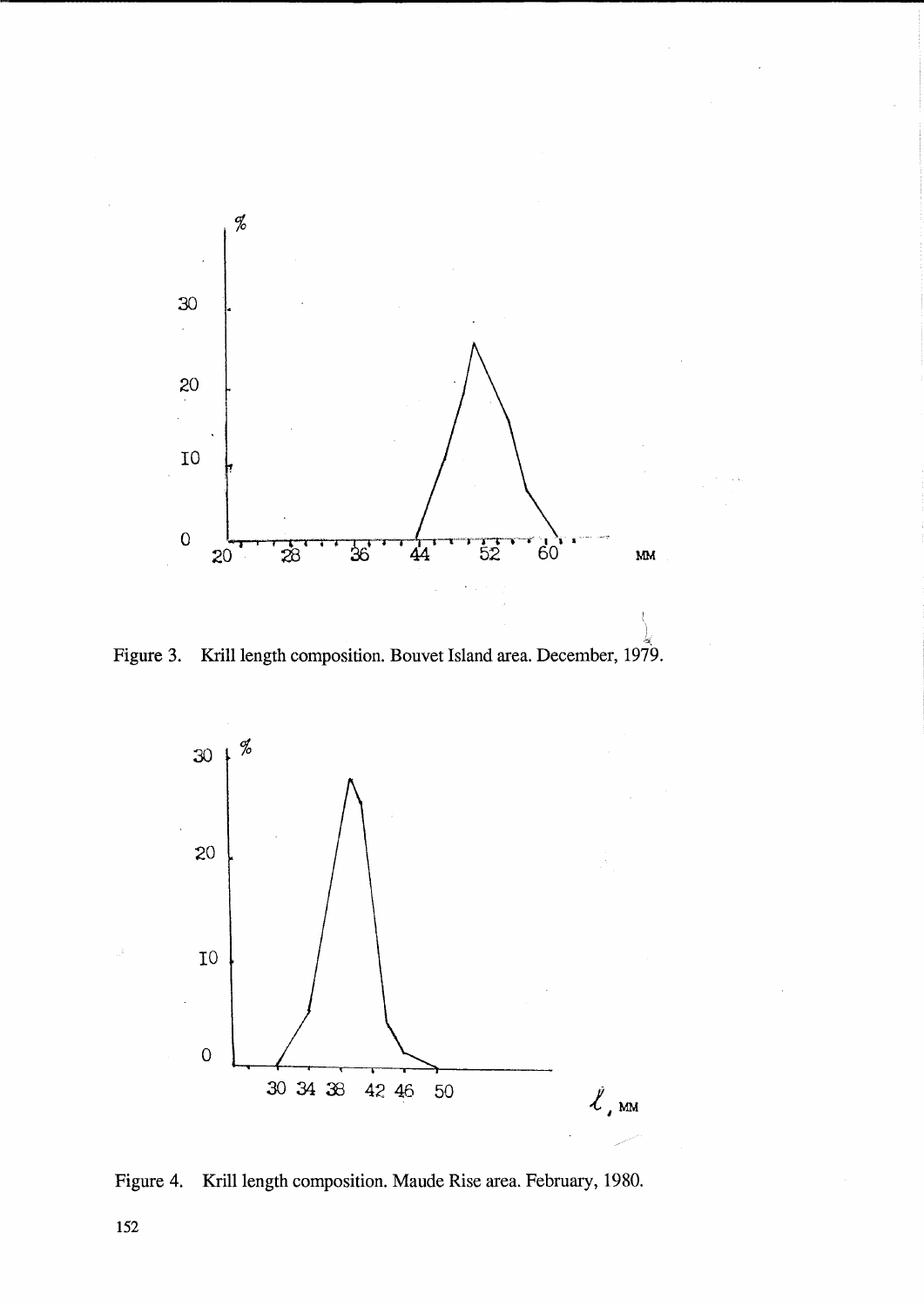



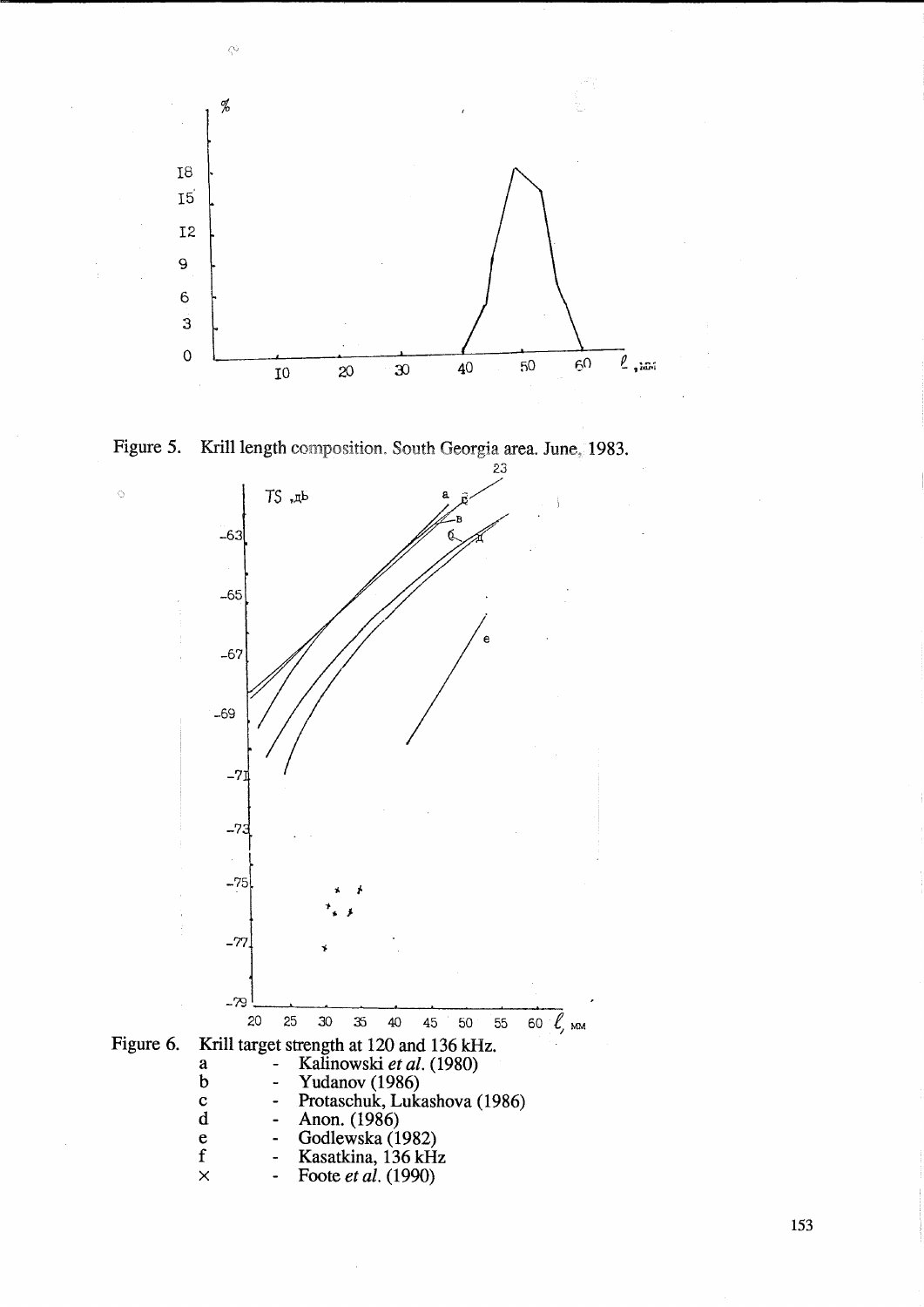

 $\hat{Q}$ 

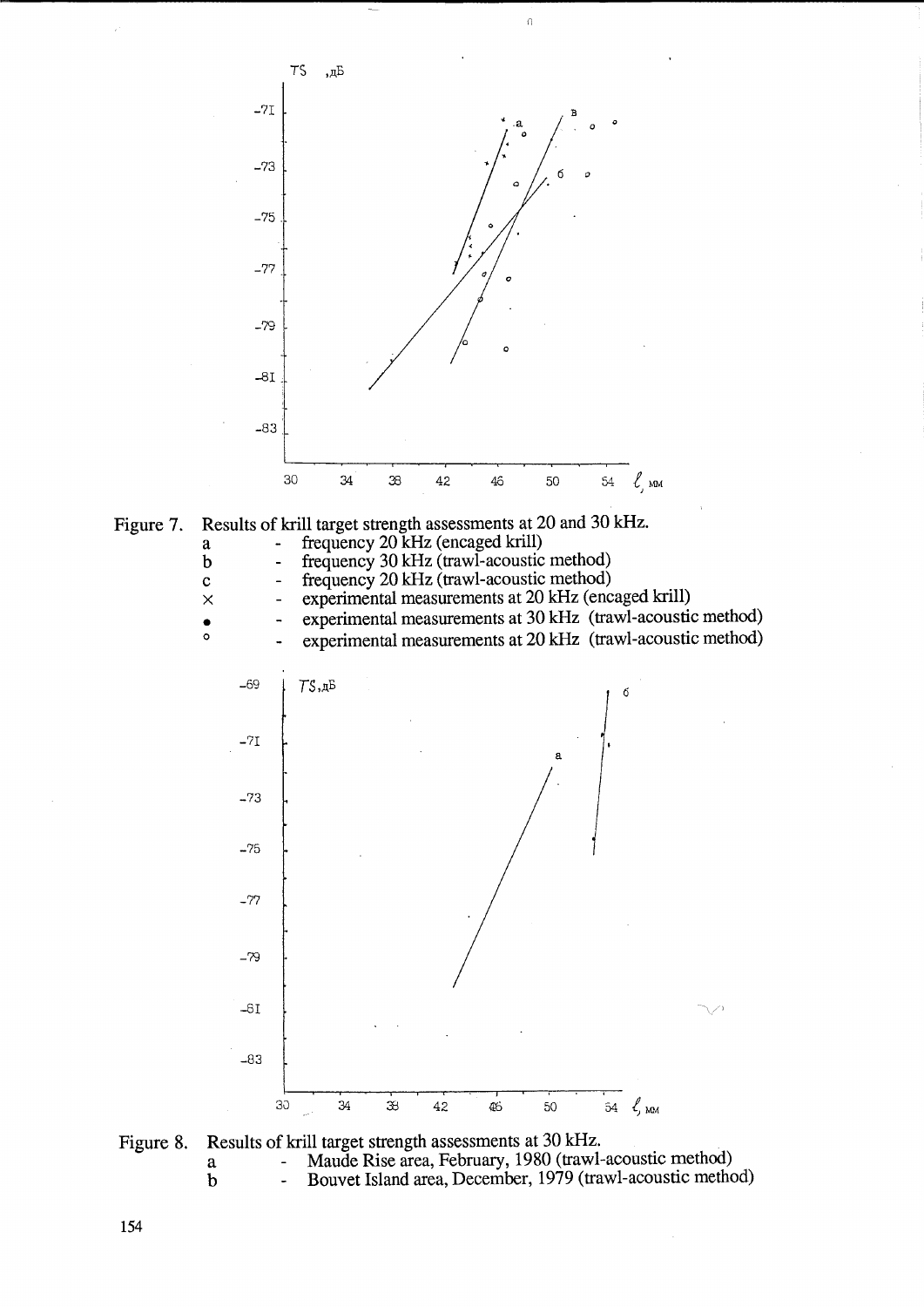## Liste des tableaux

- Tableau 1: Résultats de l'évaluation de l'intensité de réponse acoustique du krill à 20 kHz. Zone des îles Orcades du Sud, mai 1983.
- Tableau 2: Résultats de l'évaluation de l'intensité de réponse acoustique du krill à 136 kHz. Zone de l'île Eléphant, janvier 1985.
- Tableau 3: Résultats de l'évaluation de l'intensité de réponse acoustique du krill à 30 kHz. Methode de chalutage acoustique.
- Tableau 4: Résultats de l'évaluation de l'intensité de réponse acoustique du krill à 20 kHz. Methode de chalutage acoustique.
- Tableau 5: Equations de régression entre l'intensité de réponse acoustique du krill TS (dB) et la longueur du krill (mm), zone de Maude Rise.

## Liste des figures

- Figure 1: Composition en longueurs du krill. Zone des iles Orcades du Sud. Mai 1983.
- Figure 2: Composition en longueurs du krill. Zone de l'île Eléphant. Janvier 1985.
- Figure 3: Composition en longueurs du krill. Zone de l'île Bouvet. Décembre 1979.
- Figure 4: Composition en longueurs du krill. Zone de Maude Rise. Février 1980.
- Figure 5: Composition en longueurs du krill. Zone de la Géorgie du Sud. Juin 1983.
- Figure 6: Intensité de réponse acoustique du krill à 120 et 136 kHz.
	- a Kalinowski *et al. (1980)*
	- Yudanov  $(1986)$
	- c Protaschuk, Lukashova (1986)<br>d Anon. (1986)
	- d Anon. (1986)
	- e Godlewska (1982)<br>f Kasatkina, 136 kH
	- Kasatkina, 136 kHz
	- x Foote *et al. (1990)*

Figure 7: Résultats des évaluations de l'intensité de réponse acoustique du krill à 20 et  $30 \text{ kHz}$ .<br>  $a - \text{ ft}$ <br>  $b - \text{ ft}$ 

- a fréquence de 20 kHz (krill en enceinte)<br>b fréquence de 30 kHz (méthode de chalu
- b fréquence de 30 kHz (méthode de chalutage acoustique)<br>c fréquence de 20 kHz (méthode de chalutage acoustique)
- c fréquence de 20 kHz (méthode de chalutage acoustique)<br>  $\times$  mesures expérimentales à 20 kHz (krill en enceinte)
- $\times$  mesures expérimentales à 20 kHz (krill en enceinte)
- mesures expérimentales à  $30 \text{ kHz}$  (méthode de chalutage acoustique)
	- mesures expérimentales à 20 kHz (méthode de chalutage acoustique)
- Figure 8: Résultats des évaluations de l'intensité de réponse acoustique du krill à 30 kHz.
	- a zone de "Maude Rise", fevrier 1980 (methode de chalutage acoustique)
	- b zone de l'île Bouvet, décembre 1979 (méthode de chalutage acoustique)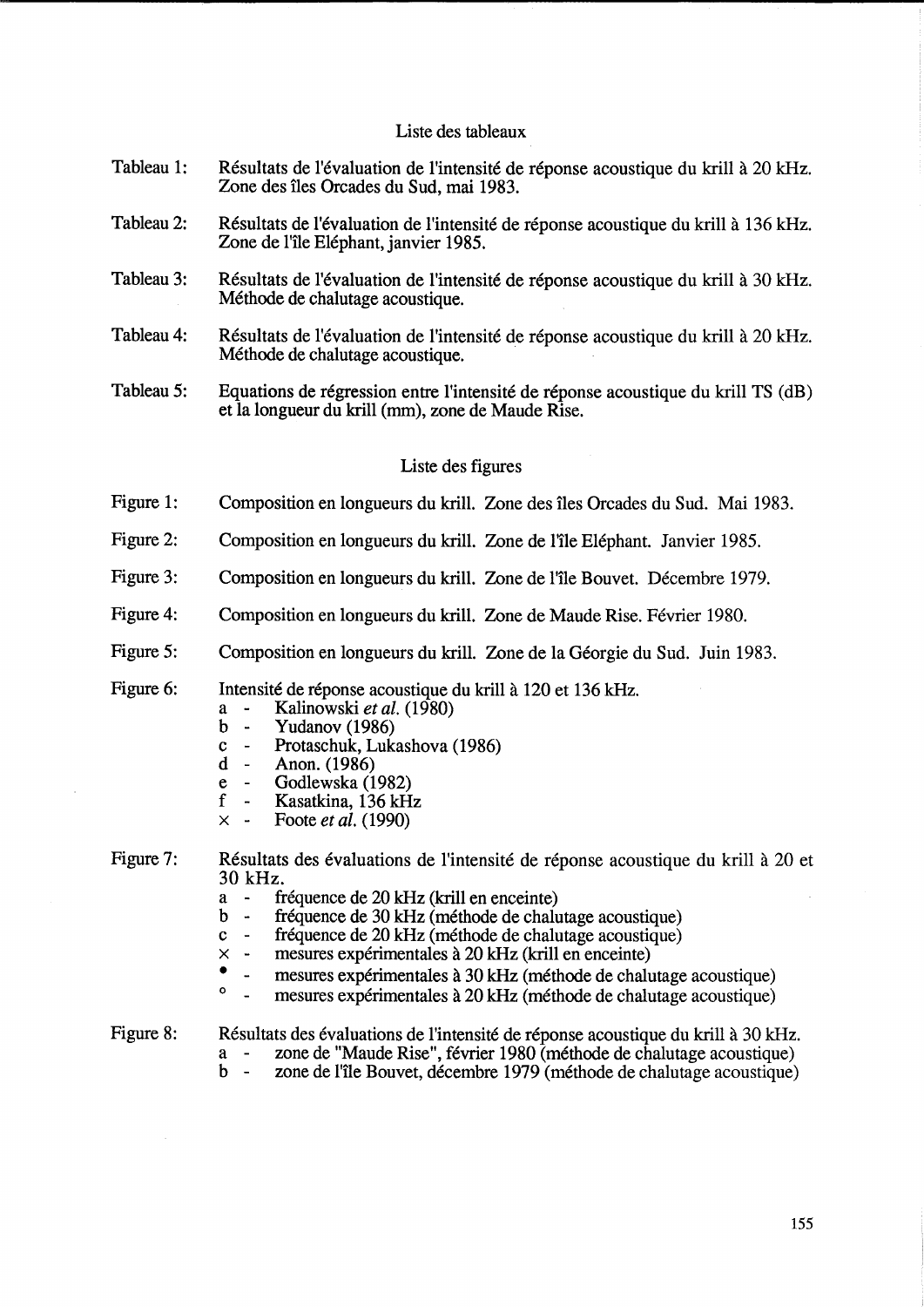#### Список таблиц

- Таблица 1: Результаты оценки силы цели криля на частоте 20 кГц. Район Южных Оркнейских о-вов, май 1983 г.
- Таблица 2: Результаты оценки силы цели криля на частоте 136 кГц. Район о. Мордвинова, январь 1985 г.
- Таблица 3: Результаты оценки силы цели криля на частоте 30 кГц. Тралово-акустический метод.
- Таблица 4: Результаты оценки силы цели криля на частоте 30 кГц. Тралово-акустический метод.
- Таблица 5: Уравнение регрессии силы цели TS (dB) криля по его длине (mm), Район возвышенности Мод.

#### Список рисунков

- Рисунок 1: Размерный состав криля. Район Южных Оркнейских о-вов, май 1983r.
- Рисунок 2: Размерный состав криля. Район о. Мордвинова, январь 1985 г.
- Рисунок 3: Размерный состав криля. Район о. Буве, декабрь 1979 г.
- Рисунок 4: Размерный состав криля. Район возвышенности Мод, февраль 1980r.
- Рисунок 5: Размерный состав криля. Район Южной Георгии, июнь 1983 г.

Рисунок 6: Сила цели криля на частотах 120 и 136 кГц.

- a Kalinowski *et al.* (1980)<br>b Yudanov (1986)
	- Yudanov  $(1986)$
- c Protaschuk, Lukashova (1986)
- d Anon. (1986)
- e Godlewska (1982)<br>f Kasatkina, 136 kH
- Kasatkina, 136 kHz<br>- Foote *et al.* (1990)
- $x \rightarrow$  Foote *et al.* (1990)

Рисунок 7: Результаты оценки силы цели криля на частотах 20 и 30 кГц.

- а частота 20 кГц (с использованием садка)
- b частота 30 кГц (тралово-акустический метод)
- c частота 20 кГц (тралово-акустический метод)

 $x - 3$ кспериментальные измерения на частоте 20 к $\Gamma$ ц. (с использованием садка)

- экспериментальные измерения на частоте 30 к $\Gamma$ ц (тралово-акустический метод)
- o экспериментальные измерения на частоте 20 кГц (тралово-акустический метод)

Рисунок 8: Результаты оценки силы цели криля на частоте 30 кГц.

- a Район возвышенности Мод, февраль 1980 г. (тралово-акустический метод)
- b Район о. Буве, декабрь 1979 г.

(тралово-акустический метод)